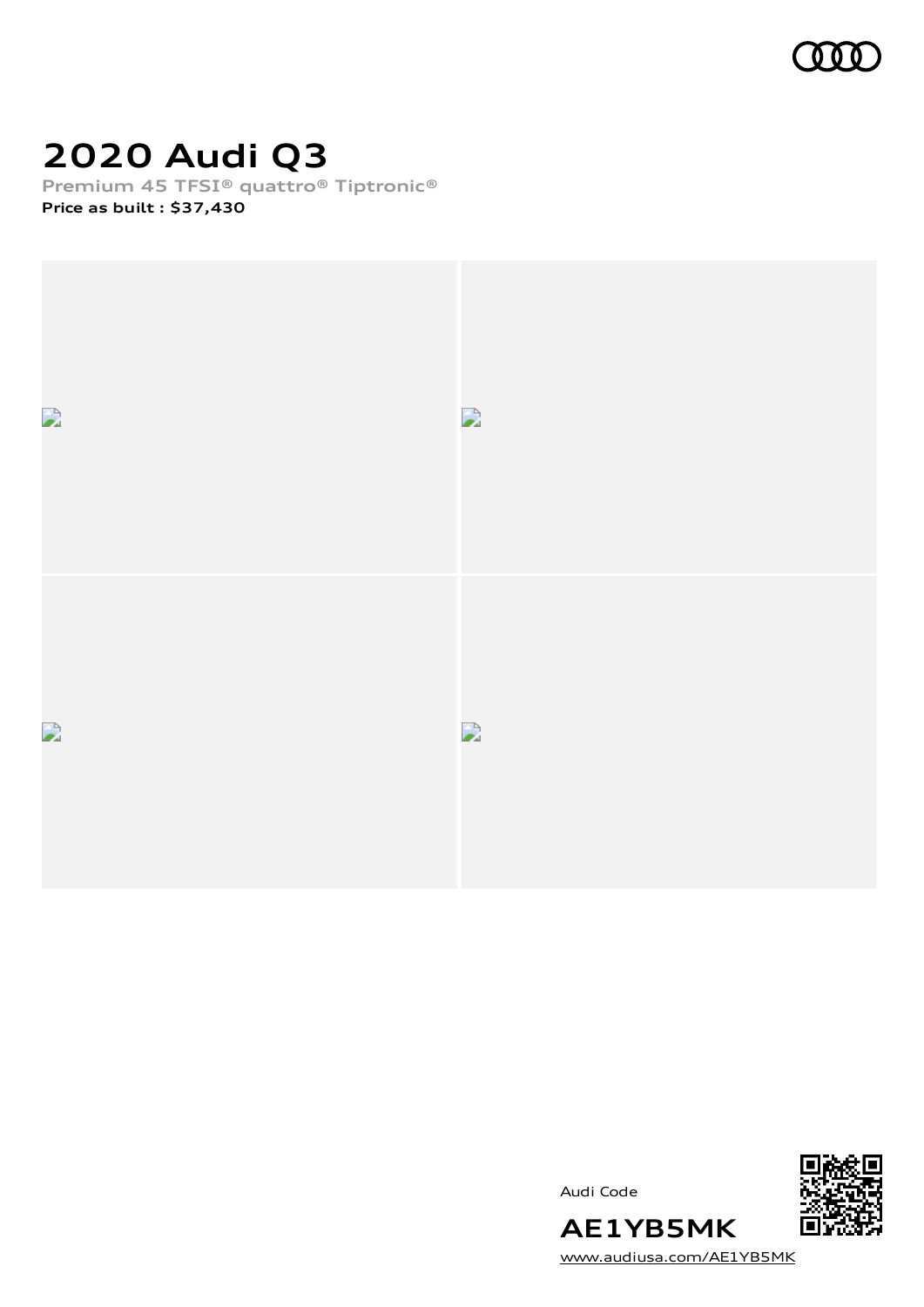## **Summary**

### **Audi 2020 Audi Q3** Premium 45 TFSI® quattro® Tiptronic®

**Price as buil[t](#page-10-0)** \$37,430

### **Exterior colour**

Chronos Gray metallic

### $\overline{\phantom{a}}$

### **Further Information**

| Warranty        | N٥           |
|-----------------|--------------|
| Mileage         | 20,139 miles |
| Type of vehicle | Used car     |

#### **Interior colour**

| Seats     | Black |
|-----------|-------|
| Dashboard | Black |
| Carpet    | Black |
| Headliner | Black |

#### **Audi Code** AE1YB5MK

#### **Your configuration on www.audiusa.com** [www.audiusa.com/AE1YB5MK](https://www.audiusa.com/AE1YB5MK)

**Commission number** 1efae2580a0e09af5cad

### **Technical Specifications**

| Engine type                  | 2.0-liter four-cylinder                       |
|------------------------------|-----------------------------------------------|
| stroke                       | Displacement/Bore and 1,984/82.5 x 92.8 cc/mm |
| Torque                       | 258 lb-ft@rpm                                 |
| Top track speed              | 130 mph mph $1$                               |
| Acceleration (0 - 60<br>mph) | 7.0 seconds seconds                           |
| Recommended fuel             | Regular                                       |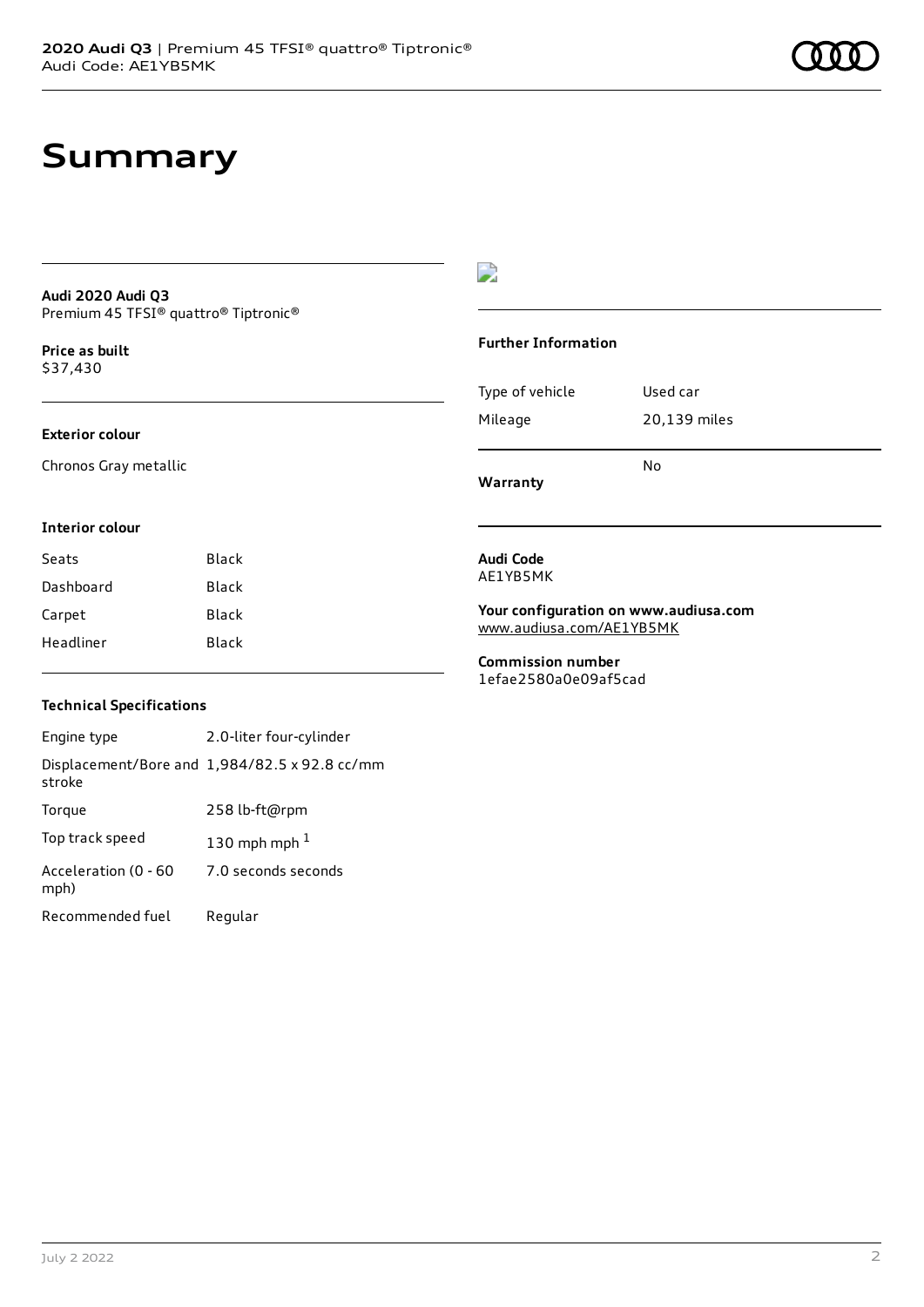# **Equipment**

Chronos Gray metallic

Garage door opener (Homelink®)

Audi advanced key-keyless start, stop and entry

Convenience package

Parking system plus

Audi side assist and Audi lane assist

SiriusXM® with 90-day All Access trial subscription



(((SiriusXM))

1<sup>1</sup> HomeLink.

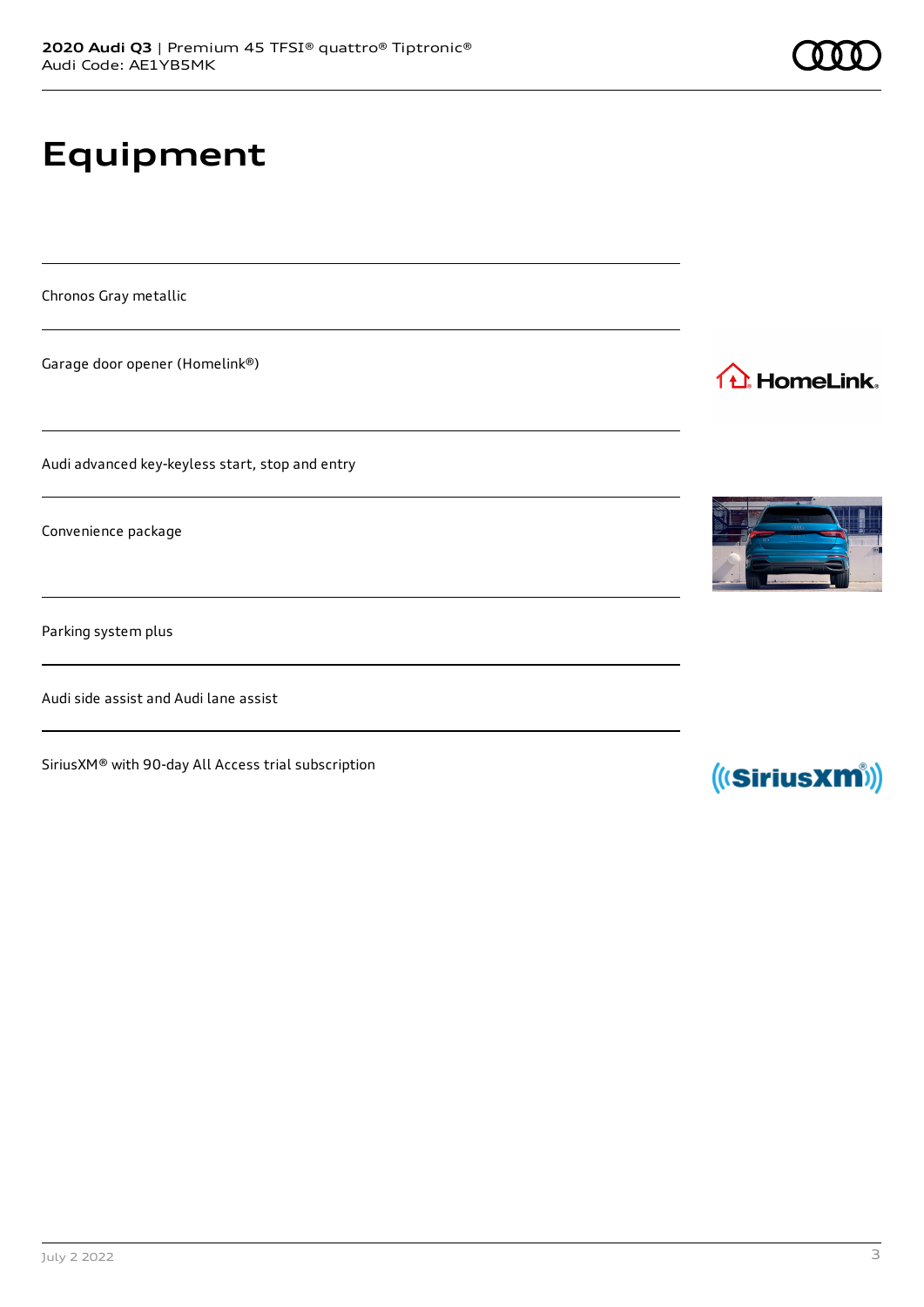# **Standard features**

### **Infotainment and Driver Assistance**

| QH1             | Voice dialogue system                                                                                     |
|-----------------|-----------------------------------------------------------------------------------------------------------|
| 9VD.            | Audi sound system                                                                                         |
| 9S0             | Digital instrument cluster 10.25"                                                                         |
| I8V             | MMI® radio plus                                                                                           |
| 9ZX             | BLUETOOTH wireless technology preparation<br>for mobile phone                                             |
| UG5             | Hill descent control                                                                                      |
| 6K2.            | Audi pre sense® front with pedestrian<br>protection                                                       |
| 2H6             | Audi drive select                                                                                         |
| 7W1             | Audi pre sense® basic                                                                                     |
| UD <sub>2</sub> | Audi smartphone interface including Apple<br>CarPlay® and Google™ Android Auto™ for<br>compatible devices |
| KA <sub>2</sub> | Rear view camera                                                                                          |
| 8G1             | High beam assistant                                                                                       |
|                 |                                                                                                           |

### **Safety and Security**

| 8T2 | Cruise control with coast, resume and<br>accelerate features |
|-----|--------------------------------------------------------------|
| 6Y2 | Top speed electronically limited to 130 mph                  |

### **Exterior**

| 1D8 | Provision for towing bracket                     |
|-----|--------------------------------------------------|
| 6XD | Power-adjustable heated exterior side<br>mirrors |
| 1S1 | Vehicle tool kit and vehicle jack                |
| 3S1 | Aluminum roof rails                              |
| 5]1 | Tailgate roof spoiler                            |
| 8EX | LED headlights                                   |
| 8TB | Rear fog lights                                  |
| H89 | 19" 235/50 all-season tires                      |
| 8VM | LED taillights with dynamic indicators           |
| 4ZB | Aluminum trim around exterior windows            |
| U25 | 19" 5-twin-spoke dynamic design wheels           |

### **Safety and Security**

| 4H5 | Electronic child locks                                          |
|-----|-----------------------------------------------------------------|
| 1N3 | Power steering                                                  |
| 7K6 | Tire-pressure monitoring system                                 |
| 4X3 | Head/thorax side airbags                                        |
| 8N6 | Light/rain sensor                                               |
| 3B7 | Lower Anchors and Tethers for Children<br>(LATCH) in rear seats |
| 4UB | Driver and front-passenger advanced airbags                     |
| 1AS | Electronic stabilisation program ESP                            |
| UH1 | Electromechanical parking brake                                 |
|     |                                                                 |

### **Interior**

| QE1             | Storage package                                |
|-----------------|------------------------------------------------|
| QJ1             | Aluminium interior package                     |
| 3FU             | Panoramic sunroof                              |
| VT5             | S line® stainless steel door sill inlays       |
| 6NO             | Black cloth headliner                          |
| KH <sub>5</sub> | Three-zone automatic climate control<br>system |
| 41 2            | Interior mirror                                |
|                 | Interior lighting                              |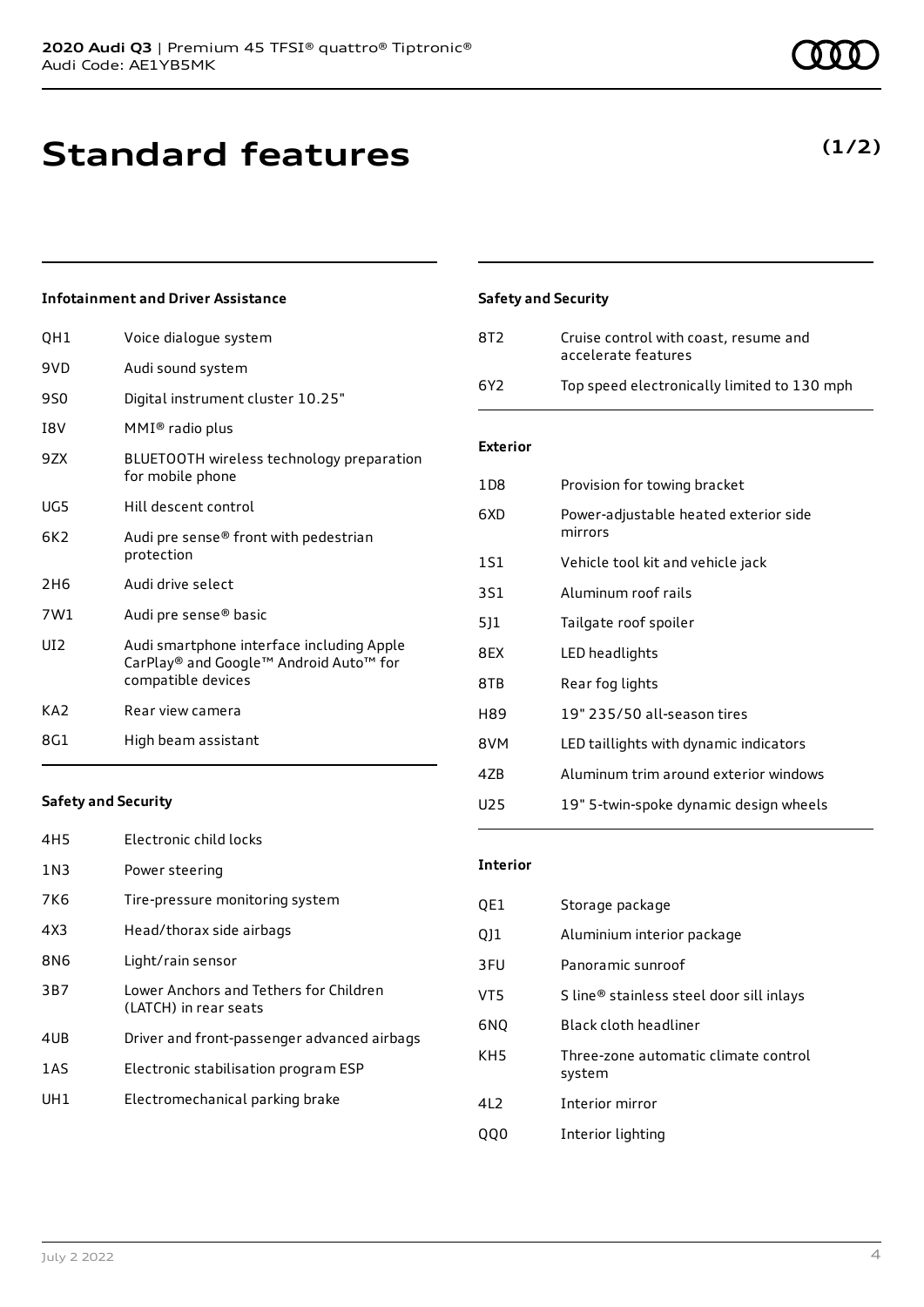## **Standard features**

### **Interior**

| 1XW              | Three-spoke multifunction steering wheel                                      |
|------------------|-------------------------------------------------------------------------------|
| 7HC              | Extended leather package                                                      |
| 6E3              | Front center armrest                                                          |
| 4E7              | Luggage compartment lid, electrically<br>opening and closing                  |
| 5KR              | Rear seat bench/backrest, split-folding with<br>center armrest and cup holder |
| N <sub>1</sub> M | Leather seat covers                                                           |
| 4A3              | Heated front seats                                                            |
| 5 <sub>M</sub> A | Micrometallic Silver inlays                                                   |

July 2 2022 5

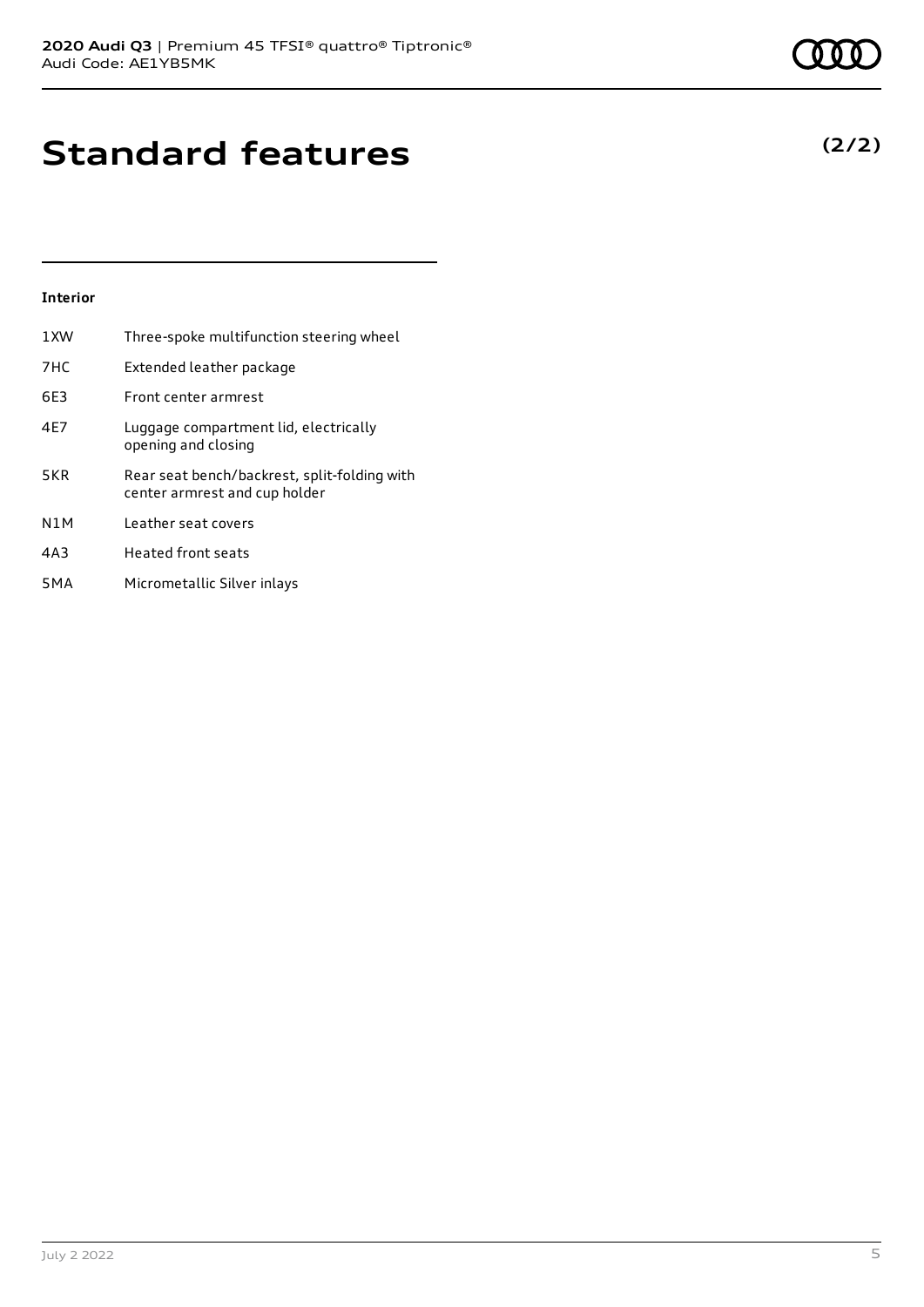## **Dealer remarks**

\*Convenience package - Climate Control, Dual Zone Climate Control, Cruise Control, Tinted Windows, Power Steering, Power Mirrors, Leather Steering Wheel, Power Drivers Seat, Memory Seat Position, Rear Air Conditioning, Clock, Tachometer, Telescoping Steering Wheel, Steering Wheel Radio Controls, Sunroof, Moonroof, Driver Airbag, Passenger Airbag, Side Airbags, Keyless Entry, Rear Defogger, Intermittent Wipers, AM/FM, Anti-Theft, Aux. Audio Input, Bluetooth, Carpeted Floor Mats, Center Arm Rest, Child Proof Door Locks, Daytime Running Lights, Front Heated Seats, Heated Mirrors, Overhead Console, Power Lift Gate, Rear Fog Lamps, Rear Spoiler, Rear Spoiler, Rear Wipers, Remote Trunk Lid, Reverse Camera, Roll Stability Control, Side Curtain Airbags, Tire Pressure Monitor, Vanity Mirrors -

<sup>\*2020</sup> Audi Q3 Premium S line quattro

<sup>\*</sup>Recent Arrival!

<sup>\*</sup>Clean CARFAX One-Owner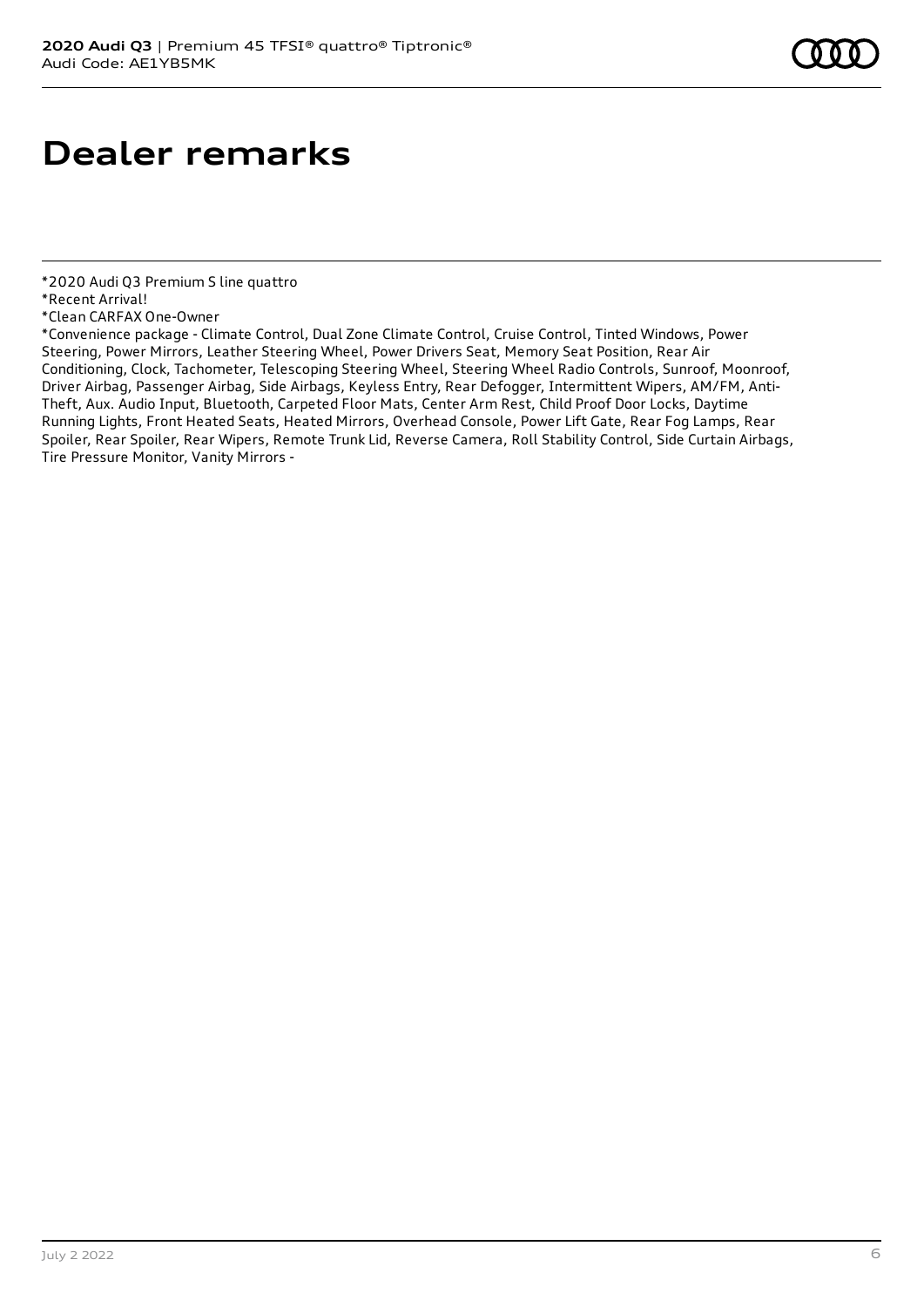# **Technical Specifications**

Engine type 2.0-liter four-cylinder Power Level 45

**Engineering | Performance**

| Displacement                                | 2.01                                          |
|---------------------------------------------|-----------------------------------------------|
| Max. output ps/hp                           | 228 @ rpm                                     |
| Torque                                      | 258 lb-ft@rpm                                 |
| Valvetrain                                  | 16-valve DOHC                                 |
| Acceleration (0 - 60<br>mph)                | 7.0 seconds seconds                           |
| Engine block                                | Cast-iron                                     |
| Induction/fuel injection Turbocharged/TFSI® |                                               |
| Cylinder head                               | Aluminum-alloy                                |
| stroke                                      | Displacement/Bore and 1,984/82.5 x 92.8 cc/mm |
| Top track speed <sup>1</sup>                | 130 mph mph                                   |

### **Electrical system**

| Alternator | 140A      |
|------------|-----------|
| Battery    | 360A/69Ah |

### **Transmission | Drivetrain**

| Gear ratios: 8th         | 0.672:1                                                      |
|--------------------------|--------------------------------------------------------------|
| Gear ratios: 6th         | 1.000:1                                                      |
| Gear ratios: 7th         | 0.808:1                                                      |
| Gear ratios: Reverse     | 3.993:1                                                      |
| Drivetrain type          | quattro <sup>®</sup> all-wheel drive                         |
| Gear ratios: Final Drive | 2.237:1                                                      |
| Gear ratios: 4th         | 1.433:1                                                      |
| Transmission             | Eight-speed Tiptronic <sup>®</sup> automatic<br>transmission |
| Gear ratios: 5th         | 1.205:1                                                      |
| Gear ratios: 2nd         | 3.144:1                                                      |
| Gear ratios: 3rd         | 1.950:1                                                      |
| Gear ratios: 1st         | 5.590: 1                                                     |

### **Steering**

| Steering type                             | Electromechanical power steering<br>system |
|-------------------------------------------|--------------------------------------------|
| Turning diameter, curb-38.4 ft<br>to-curb |                                            |

### **Suspension**

| Front axle | MacPherson strut front suspension |
|------------|-----------------------------------|
| Rear axle  | Four-link rear suspension         |

### **(1/2)**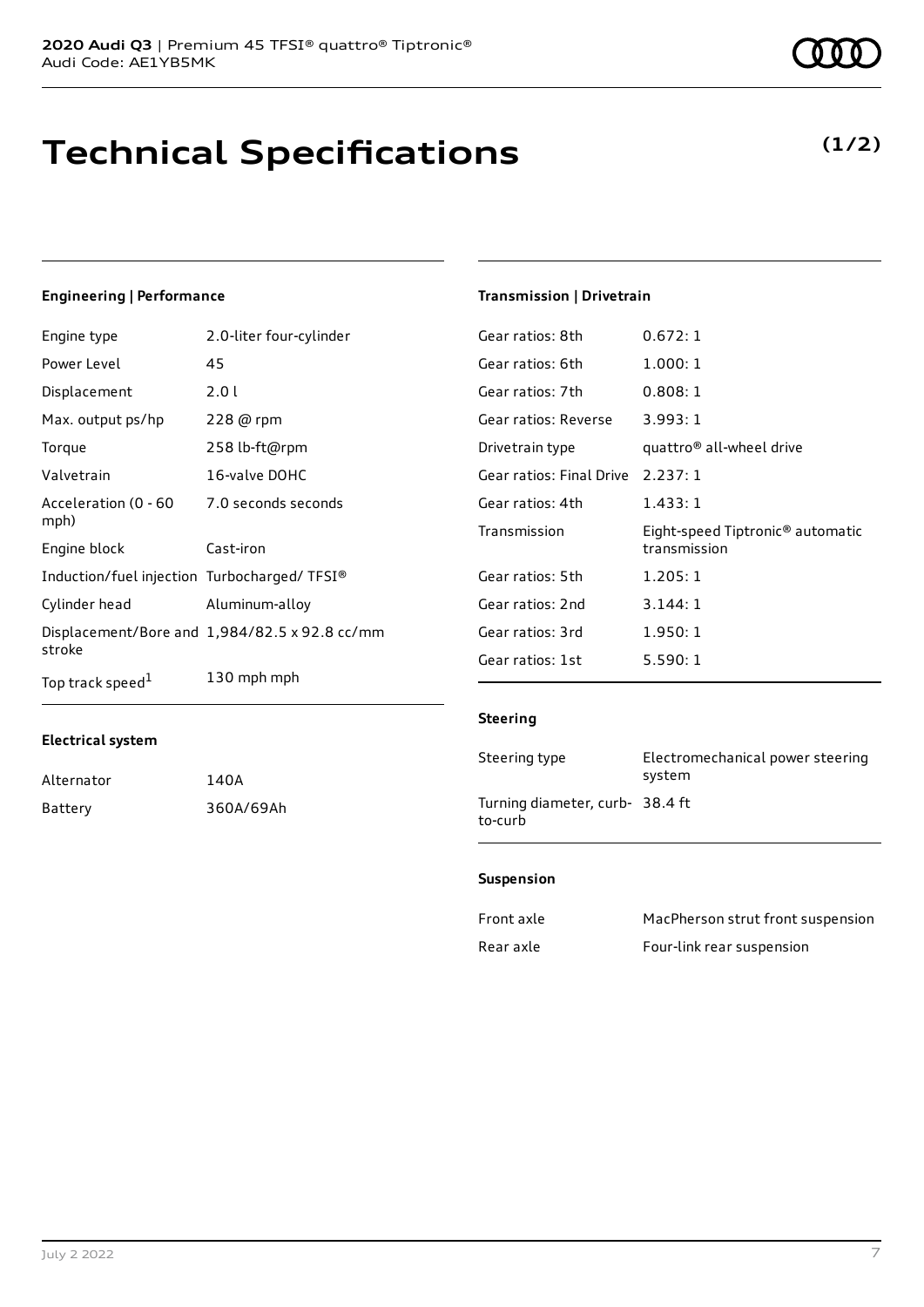# **Technical Specifications**

### **Brakes**

| Front brakes         | 13.4 (ventilated disc) in                                |
|----------------------|----------------------------------------------------------|
| Rear brakes          | 12.2 (ventilated disc) in                                |
| Parking brake        | Electromechanical                                        |
|                      |                                                          |
| <b>Body</b>          |                                                          |
| Material             | Multi-material body construction<br>(steel and aluminum) |
| Corrosion protection | Multistep anti-corrosion protection                      |

### **Warranty | Maintenance**

| Warranty | 4-year/50,000-mile Audi New |
|----------|-----------------------------|
|          | Vehicle Limited Warranty    |

### **Interior measurements**

| Seating capacity                          | 5                      |
|-------------------------------------------|------------------------|
| Head room with middle 37.6 in<br>sunroof  |                        |
| Head room with front<br>sunroof           | 39.6 in                |
| Shoulder room, front                      | 56.7 in                |
| Leg room, middle                          | $36.1$ in              |
| Shoulder room, middle                     | $55.1$ in              |
| Leg room, front                           | 40.0 in                |
| Cargo volume, rear<br>seatbacks up/folded | 23.7/48.0 cu ft, cu ft |

### **Exterior Measurements**

| Height                                   | 62.9 in  |
|------------------------------------------|----------|
| Overall width without 72.8 in<br>mirrors |          |
| Length                                   | 176.6 in |
| Wheelbase                                | 105.5 in |
| Drag coefficient                         | 0.36 Cw  |
| Overall width with<br>mirrors            | 79.7 in  |
| Track rear                               | 61.9 in  |
| Track front                              | 62.2 in  |
| Curb weight                              | 3916 lb  |
| Ground clearance,<br>loaded              | 29.9 in  |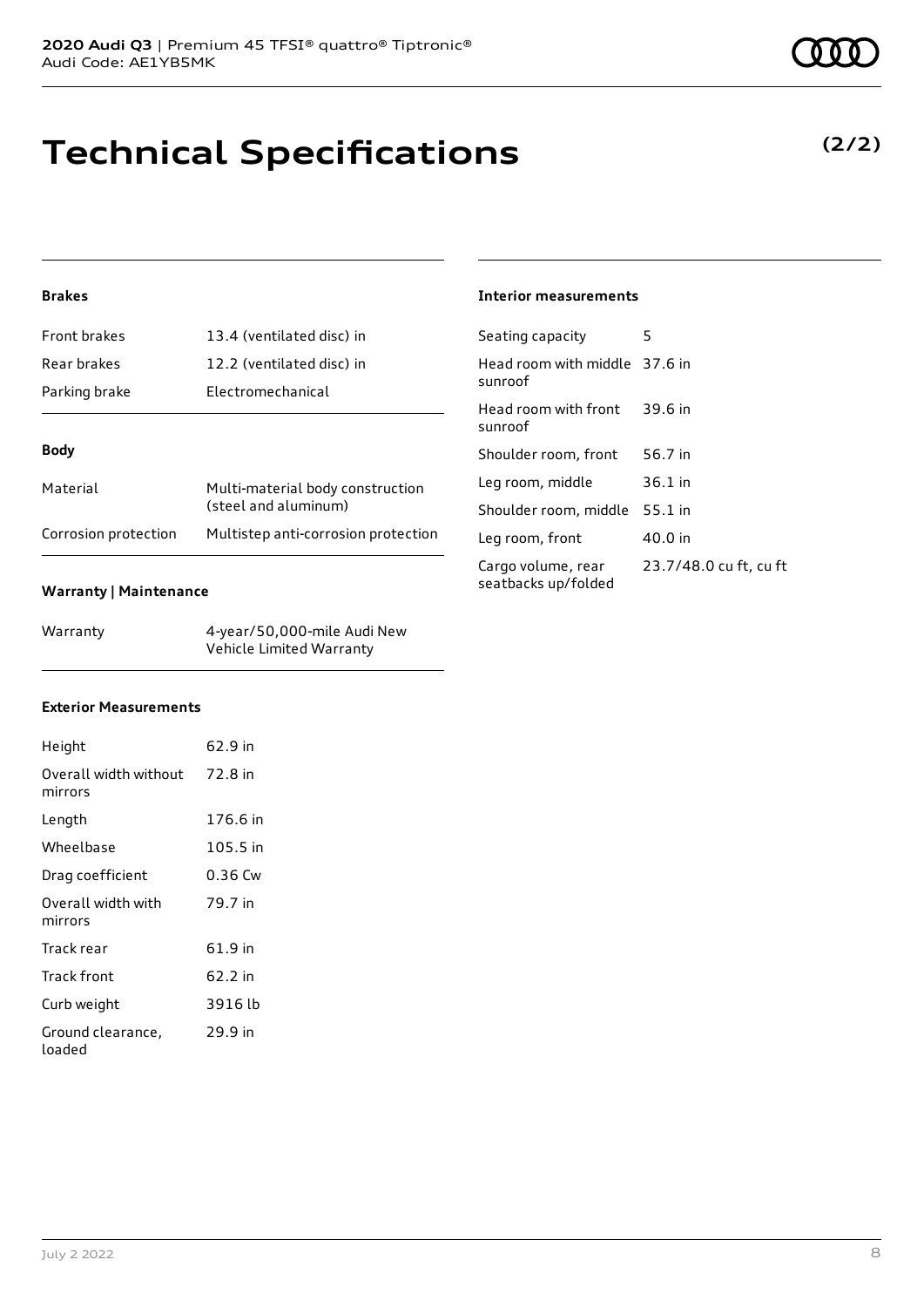### **Consumption- and emission**

### **Consumption by NEDC**

| urban       | $19 \text{ mpg}$ |
|-------------|------------------|
| extra-urban | 27 mpg           |
| combined    | 22 mpg           |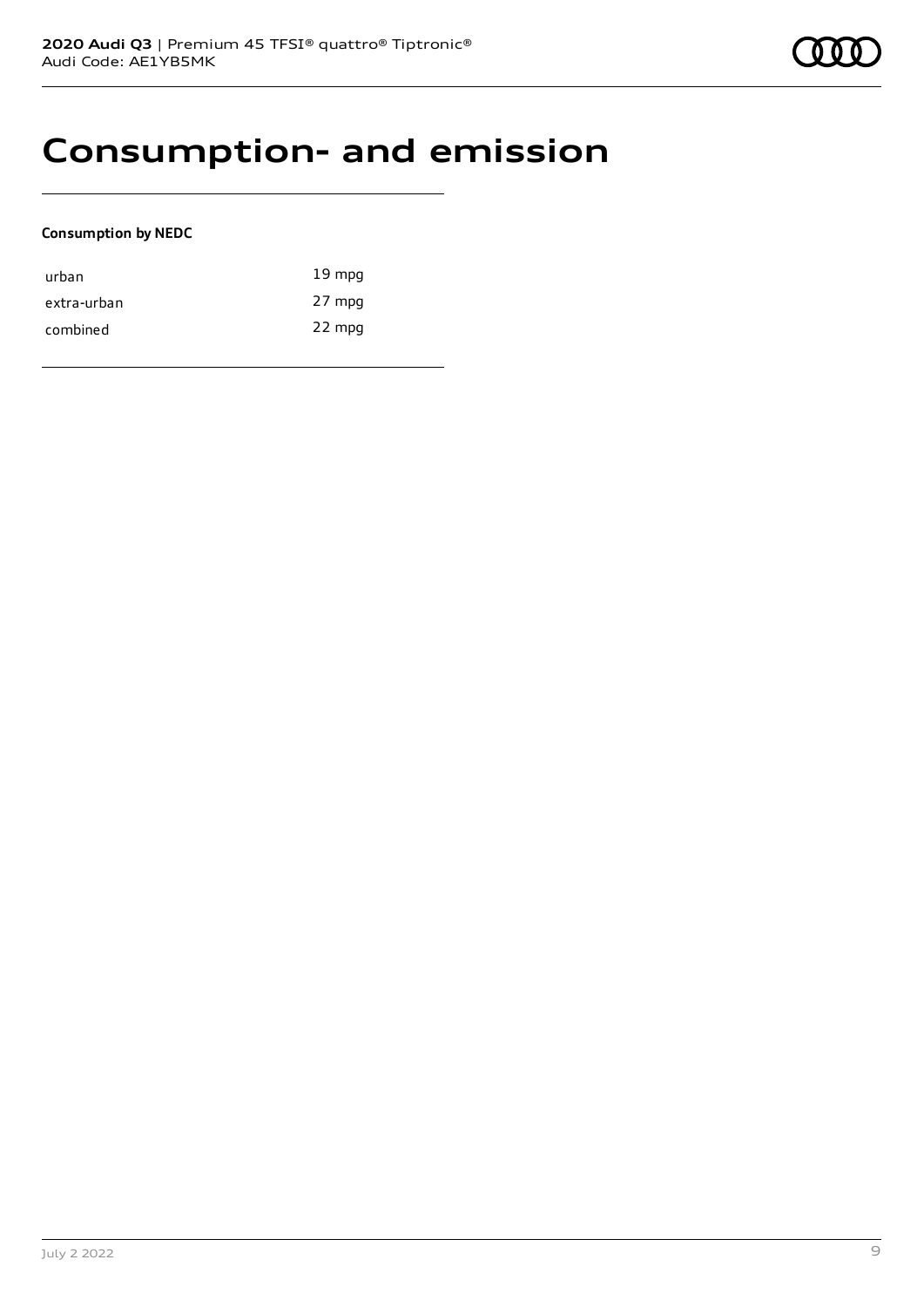

# **Contact**

Dealer **Audi Tysons Corner**

8598 Leesburg Pike 22182 Vienna VA

Phone: +17035646100 FAX: 7035646215

www: [https://www.auditysonscorner.com](https://www.auditysonscorner.com/)